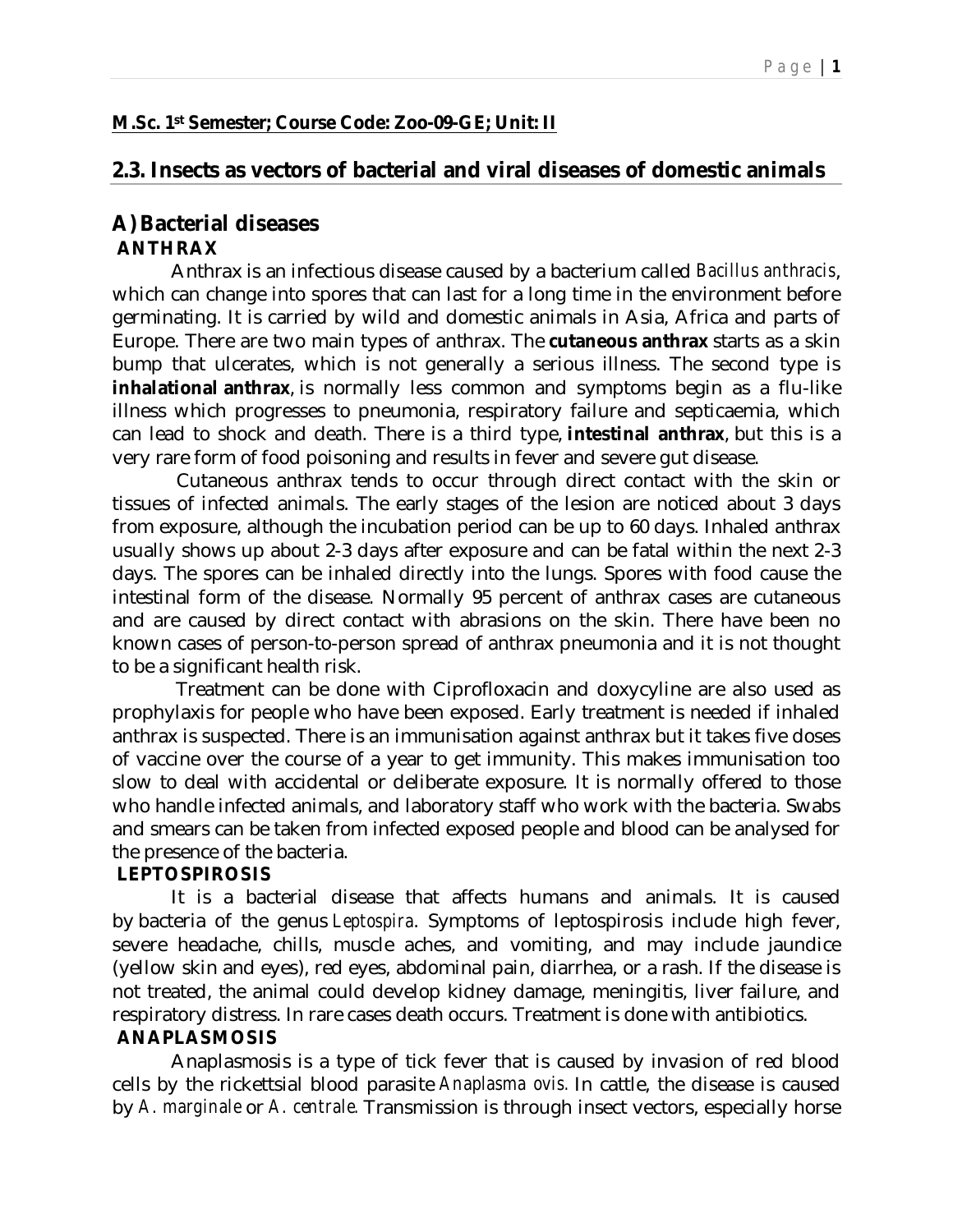flies, ticks and flies. Ticks are the natural vectors and a range of tick species has been shown to be capable of transmitting infection, e.g*. Boophilus, Dermacentor, Rhipicephalus, Ixodes, Hyalomma, Argas* and *Ornithodoros.* There is also some evidence that it can be transmitted to the fetus in the womb. Cattle over 2 years of age become very ill and approximately 50% die unless treated. Usually, once the cattle become infected, and if they survive, stay infected for life. They are "immune carriers"—they do not get sick, but act as a reservoir for other susceptible animals.

 The important symptoms are fever, anemia and jaundice or yellowing of the mucous membranes. In cattle, the severity of the disease is directly related to age, with adults showing the greatest difficulty. Additionally, a drop in milk production, weight loss, depression, dehydration, constipation and lack of appetite may be observed. Some animals which recover remain weak and emaciated through life. Most of the sick animals die within a few days of the fever starting, if they are not treated. The use of tetracyclines or imidocarb diproprionate is effective, however, the drug mush be administered early in the disease. Tick control by acaracide dipping is widely used in endemic areas. Anaplasmosis vaccines are readily available and are highly effective. The most commonly used vaccine is a live Anaplasma centrale vaccine used either singly or in combination with Babesia bovis vaccine.

### **TULAREMIA**

 It is caused by the bacterium *Francisella tularensis* found in animals, especially rodents, rabbits, and hares. Symptoms of tularemia could include: sudden fever, chills, headaches, diarrhoea, muscle aches, joint pain, dry cough and progressive weakness. People can also catch pneumonia and develop chest pain, bloody sputum and can have trouble breathing and even sometimes stop breathing. Other symptoms include ulcers on the skin or mouth, swollen and painful lymph glands, swollen and painful eyes, and a sore throat.

 Disease can spread by being bitten by an infected tick, deerfly or other insect, eating or drinking contaminated food or water, breathing in the bacteria, *F. tularensis*. Tularemia is not known to be spread from person to person. The disease can be fatal if it is not treated with the right antibiotics. The drug of choice for treating tularemia is streptomycin or gentamicin, although other antibiotics also are also effective.

Several precautions can protect individuals from tularemia.

- Avoid drinking, bathing, swimming or working in untreated water where infection may be common among wild animals.
- Use impervious gloves when skinning or handling animals, especially rabbits.
- Cook the meat of wild rabbits and rodents thoroughly.
- Avoid being bitten by deer flies and ticks.

# **RELAPSING FEVER**

### **Louse-borne relapsing fever**

 *Borrelia recurrentis* is the only agent of louse-borne disease. *Pediculus humanus,* is the specific vector. Louse-borne relapsing fever is more severe than the tick-borne variety. It occurs in poor living conditions, famine and war conditions.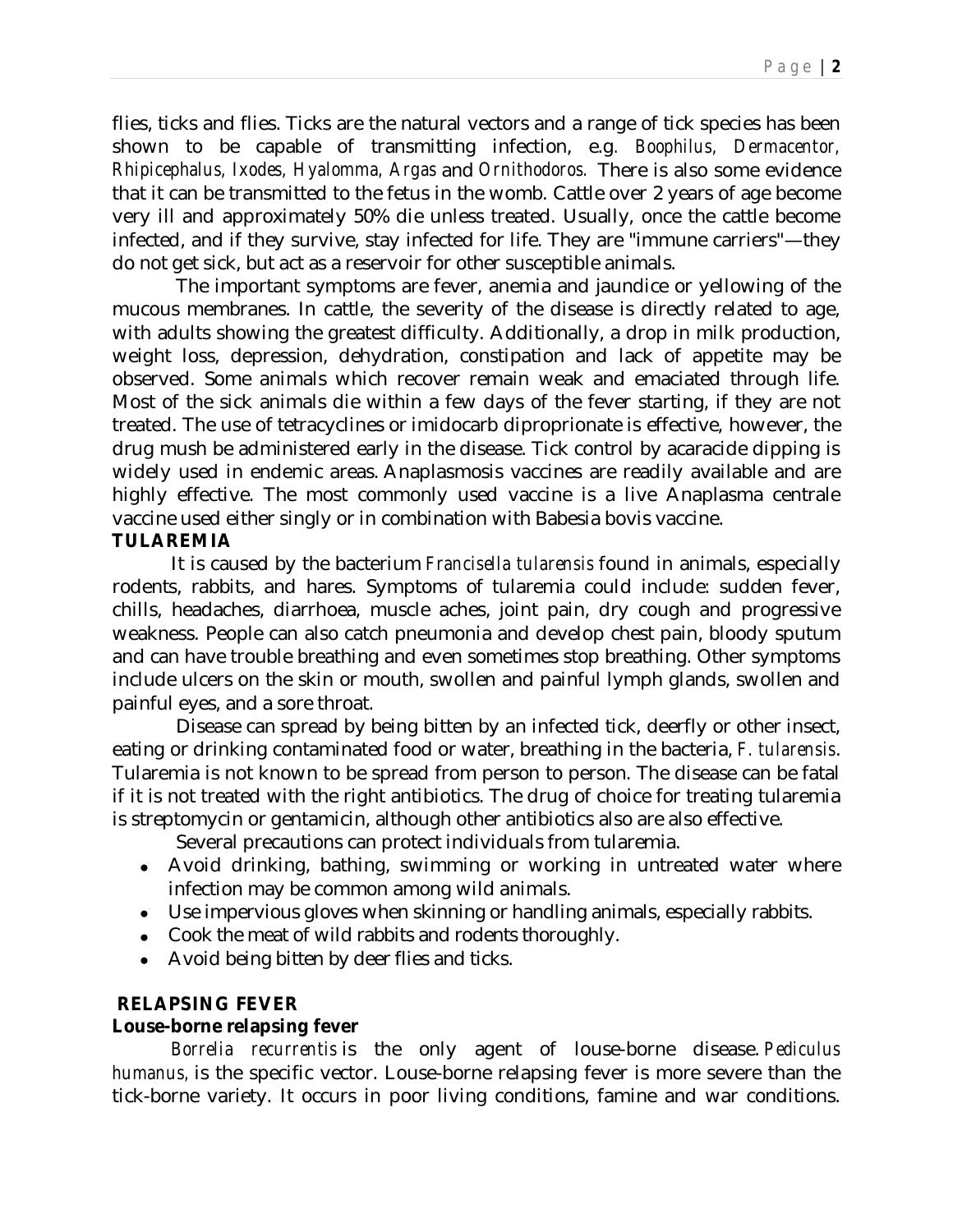Mortality rate is 1% with treatment but 30-70% without treatment. Diagnosis includes severe jaundice, severe change in mental status, severe bleeding, and prolonged QT interval on ECG.

 Lice that feed on infected humans acquire the *Borrelia* organisms that then multiply in the gut of the louse. When an infected louse feeds on an uninfected human, the organism gains access when the victim crushes the louse or scratches the area where the louse is feeding. *B. recurrentis* infects the person via mucous membranes and then invades the bloodstream. Cattle lice can spread the disease in animals.

### **Tick-borne Relapsing Fever**

 Other relapsing infections are acquired from other *Borrelia* species, such as *Borreliahermsii* or *Borrelia parkeri*, which can be spread from rodents, and serve as a reservoir for the infection, via a tick vector. *Borrelia hermsii* and *Borrelia recurrentis* cause very similar diseases although the disease associated with *Borrelia hermsii* has more relapses and is responsible for more fatalities, while the disease caused by *B. recurrentis* has longer febrile and afebrile intervals and a longer incubation period. Tick-borne relapsing fever is found primarily in Africa, Spain, Saudi Arabia, Asia, and certain areas in the Western U.S. and Canada. It is *Borrelia duttoni* transmitted by the soft-bodied African tick *Ornithodoros moubata* that is responsible for the relapsing fever found in Central, East and southern Africa.

# **BOVINE TUBERCULOSIS**

 There are three types of TB – human, avian, and bovine. Human TB is rarely transmitted to non-humans, avian TB is typically restricted to birds, and bovine TB – or cattle TB – is the most infectious, capable of infecting most mammals. Bovine TB is caused by the bacterium *Mycobacterium bovis*, which is part of the *Mycobacterium tuberculosis* complex. Bovine TB is spread through the exchange of respiratory secretions between infected and uninfected animals. Bacteria released into the air through coughing and sneezing can spread the disease to uninfected animals. Noncerviid animals are most likely to contract TB from feeding on infected tissues from deer carcasses.

 Bovine TB is a chronic disease and it can take years to develop. *M. Bovis* grows very slowly and only replicates every 12-20 hours. The lymph nodes in the animal's head usually show infection first and as the disease progresses. Lesions will begin to develop on the surface of the lungs and chest cavity. Non-cerviid animals do not develop the disease as extensively and lesions are usually not found in lungs or other tissues. Infected lymph nodes will contain one or more necrotic nodules, which may vary in size and be filled with yellow-green or tan pus. Coughing, nasal discharge, and difficulty in breathing can result in cases where the lungs become severely affected. In some instances, superficial lymph nodes in the neck will develop large abscesses that may rupture and drain through the skin.

 Diagnosis is done by removal of suspicious looking lymph nodes for further testing*. M. Bovis* is unique among the bacteria because they have a lot of waxy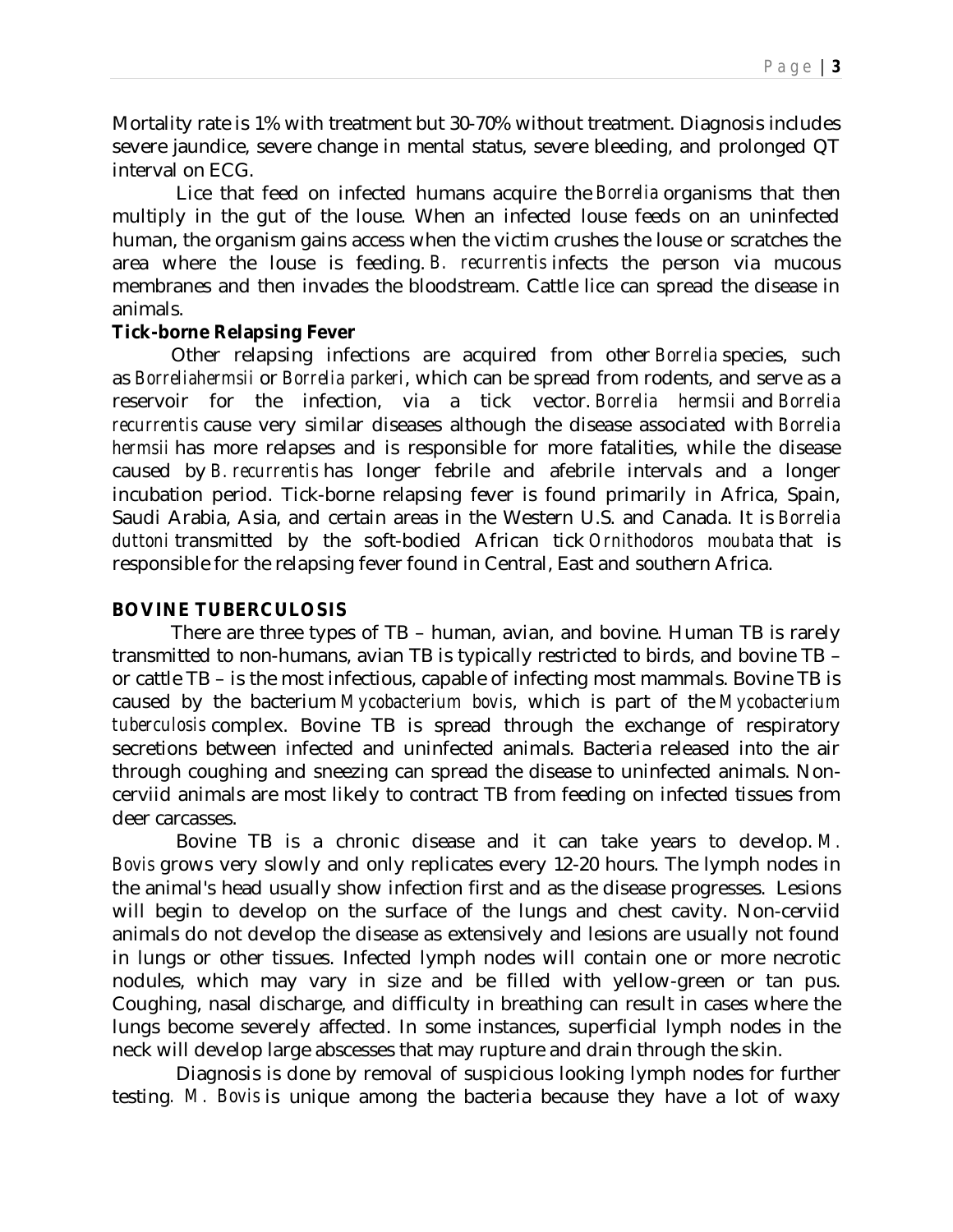material in their cell walls. Because of the waxy material (known as mycolic acid), the usual stains for looking at bacteria with a microscope do not work. Since there are no effective vaccines for the disease, a combination of wildlife disease surveys and deer management strategies are being used to eliminate the disease in wild deer. Humans can be skin-tested to determine if they have been exposed to TB.

#### **Lists of diseases**

| <b>Disease</b>                        | Pathogen(s)                                                     | <b>Animals involved</b>                                                                                | <b>Mode</b><br><b>of</b><br>transmission                                                                                                                                                                    |  |
|---------------------------------------|-----------------------------------------------------------------|--------------------------------------------------------------------------------------------------------|-------------------------------------------------------------------------------------------------------------------------------------------------------------------------------------------------------------|--|
| sleeping<br>African<br>sickness       | Trypanosoma<br>brucei<br>rhodesiense                            | range of wild animals and<br>domestic livestock                                                        | transmitted by the<br>bite of the tsetse fly                                                                                                                                                                |  |
| Anthrax                               | <b>Bacillus</b><br>anthracis                                    | commonly -<br>grazing<br>herbivores such as cattle,<br>goats,<br>sheep,<br>camels,<br>horses, and pigs | ingestion,<br>by<br>inhalation or skin<br>contact of spores                                                                                                                                                 |  |
| <b>Brucellosis</b>                    | Brucella spp.                                                   | cattle, goats                                                                                          | milk<br>infected<br><b>or</b><br>meat                                                                                                                                                                       |  |
| Cat-scratch disease                   | <b>Bartonella</b><br>henselae,<br><b>Bartonella</b><br>quintana | Cats                                                                                                   | bites or scratches<br>from infected cats                                                                                                                                                                    |  |
| Variant Creutzfeldt-<br>Jakob disease | PrPvCJD                                                         | Cattle                                                                                                 | eating meat from<br>animals<br>with bovine<br>spongiform<br>encephalopathy<br>(BSE)                                                                                                                         |  |
| Cysticercosis & Taen<br>iasis         | Taenia solium,<br>Taenia saginata                               | commonly - pigs and cattle                                                                             | consuming<br>water<br>food<br>or<br>contaminated with<br>the tapeworm eggs<br>(cysticercosis)<br><b>or</b><br>raw<br><b>or</b><br>undercooked<br>pork<br>contaminated with<br>the cysticerci(taeni<br>asis) |  |
| Cryptococcosis                        | Cryptococcus<br>neoformans                                      | commonly<br>birds<br>like<br>$\blacksquare$<br>pigeons                                                 | inhaling fungi                                                                                                                                                                                              |  |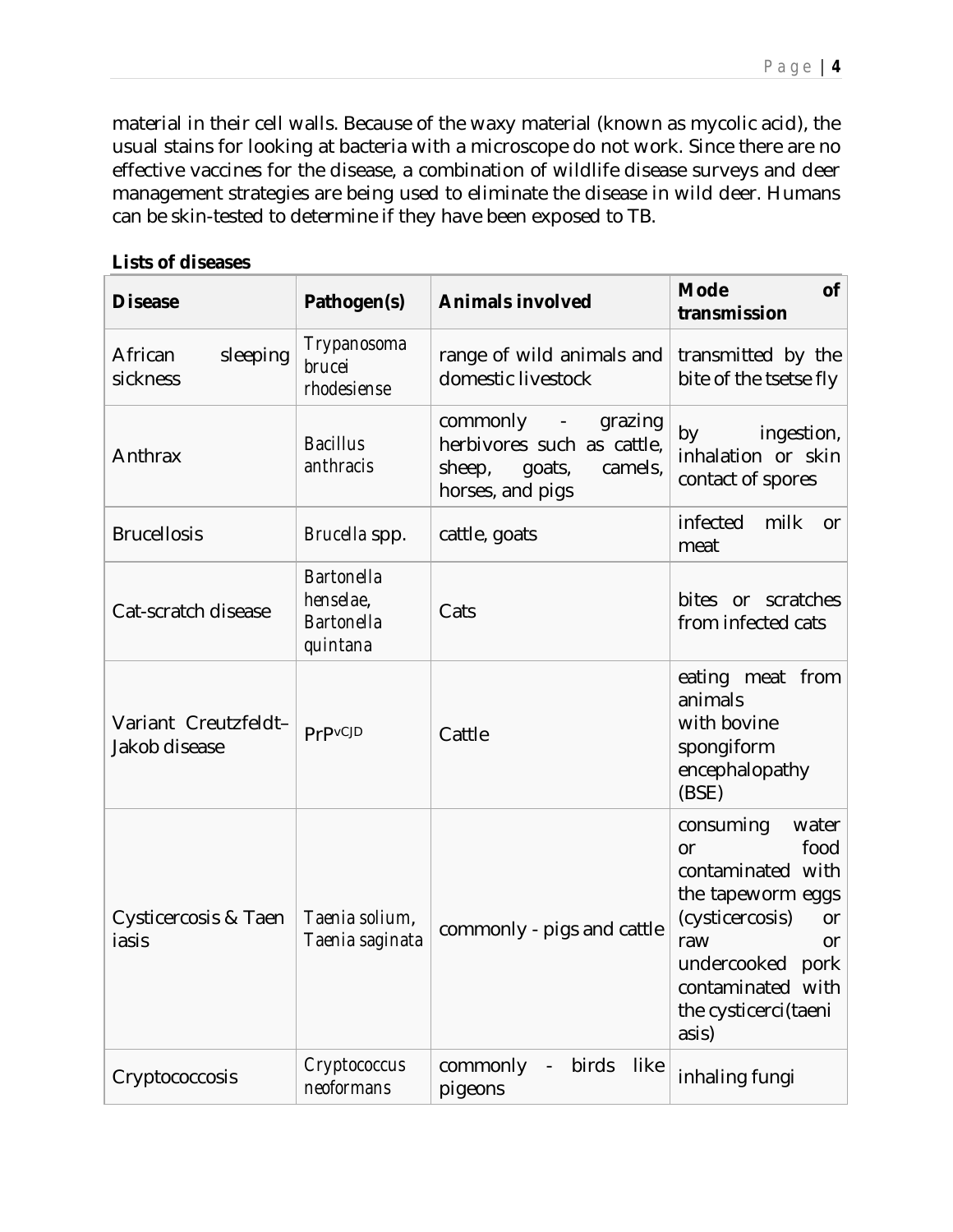| Ebola<br>virus<br>disease (a<br>haemorrhagic fever)                                                                                                              | Ebolavirus spp                                                                                                    | gorillas,<br>chimpanzees,<br>fruit bats, monkeys, forest<br>antelope and porcupines                                                      | through<br>body<br>fluids, organs                                                    |  |
|------------------------------------------------------------------------------------------------------------------------------------------------------------------|-------------------------------------------------------------------------------------------------------------------|------------------------------------------------------------------------------------------------------------------------------------------|--------------------------------------------------------------------------------------|--|
| Other haemorrhagic<br>(Marburg<br>fevers<br>haemorrhagic<br>viral<br>fever, Lassa<br>fever, Crimean-<br>Congo haemorrhagic<br>Rift<br>Valley<br>fever,<br>fever) | Varies<br>commonly<br>viruses                                                                                     | varies<br>(sometimes<br>unknown)<br>commonly<br>$\blacksquare$<br>camels, hares, hedgehogs,<br>cattle, sheep, goats, horses<br>and swine | infection<br>usually<br>through<br>occurs<br>direct contact with<br>infected animals |  |
| Echinococcosis                                                                                                                                                   | Echinococcus s<br>pp.                                                                                             | commonly<br>- dogs, foxes,<br>wolves,<br>sheep,<br>and<br>rodents                                                                        | eating<br>organs<br>contaminated<br>with cystsof<br>the<br>tapeworm                  |  |
| Foodborne illnesses<br>(commonly diarrheal<br>diseases)                                                                                                          | Campylobacter<br>spp.,<br>Escherichia<br>coli,<br>Salmonella<br>spp.,<br>Shigella spp.<br>and Trichinella<br>spp. | animals domesticated for<br>food production<br>(cattle,<br>poultry)                                                                      | and/or<br>raw<br>undercooked food<br>made from animals                               |  |
| Histoplasmosis                                                                                                                                                   | Histoplasma<br>capsulatum                                                                                         | birds, bats                                                                                                                              | inhaling fungi                                                                       |  |
| Influenza                                                                                                                                                        | Influenza<br>A<br>virus                                                                                           | horses, pigs, domestic and<br>wild birds, wild aquatic<br>mammals such as seals<br>and whales, minks and<br>farmed carnivores            | droplets<br>transmitted<br>through air                                               |  |
| Leptospirosis                                                                                                                                                    | Leptospira<br>interrogans                                                                                         | rats, mice, dogs                                                                                                                         | direct or indirect<br>contact with urine<br>of infected animals                      |  |
| Rabies                                                                                                                                                           | Rabies virus                                                                                                      | commonly - dogs, bats,<br>monkeys, raccoons, foxes,<br>skunks,<br>cattle,<br>wolves,<br>coyotes, mongooses and<br>cats                   | through saliva by<br>biting, or through<br>scratches from an<br>infected animal      |  |
| Tularemia                                                                                                                                                        | Francisella                                                                                                       | lagomorphs (type $\overline{A}$ ) and                                                                                                    | ticks,<br>deer<br>flies,                                                             |  |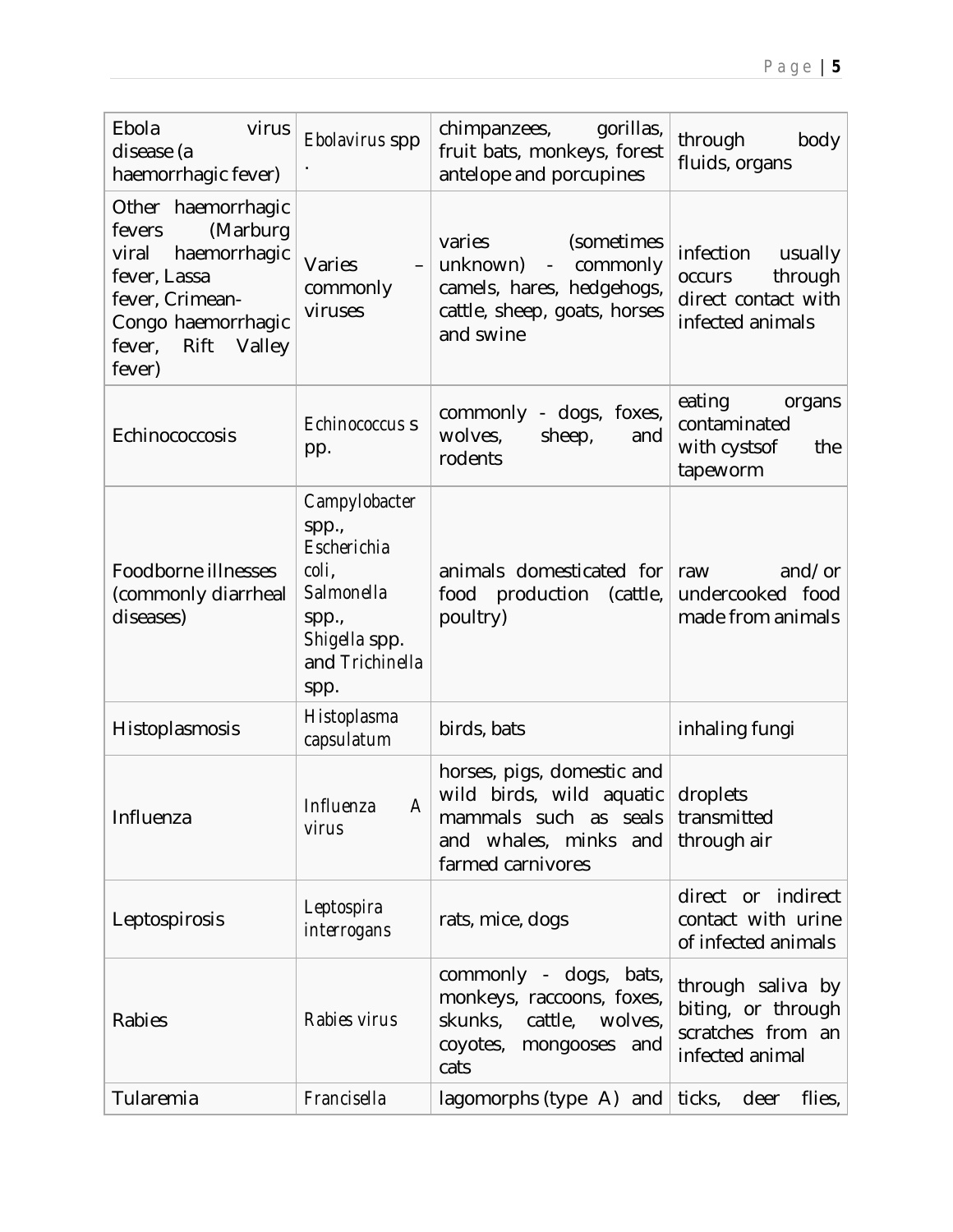|                | tularensis                                         | rodents (type B)                                                                                                                                               | and other insects                                                                                                                                                                                                                                |  |
|----------------|----------------------------------------------------|----------------------------------------------------------------------------------------------------------------------------------------------------------------|--------------------------------------------------------------------------------------------------------------------------------------------------------------------------------------------------------------------------------------------------|--|
| Tuberculosis   | Mycobacterium<br>bovis                             | infected<br>cattle,<br>deer,<br>Ilamas, pigs, domestic cats,<br>carnivores<br>wild<br>(foxes,<br>coyotes) and omnivores<br>(possums, mustelids and<br>rodents) | milk, exhaled air,<br>sputum,<br>urine,<br>faeces<br>and<br>pus<br>infected<br>from<br>animals                                                                                                                                                   |  |
| Trichinosis    | Trichinella<br>spiralis,<br>Trichinella<br>britovi | rodents,<br>pigs,<br>horses,<br>bears, walruses                                                                                                                | eating<br>infected<br>meat                                                                                                                                                                                                                       |  |
| Leprosy        | Mycobacterium<br>leprae                            | mainly armadillos but<br>mangabey<br>monkeys,<br>rabbits and mice too                                                                                          | any contact with<br>armadillos<br>including<br>urine,<br>faeces<br>and<br>pus<br>infected<br>from<br>animals, the<br>soil<br>infected<br>by<br>armadillo<br>can<br>make you sick too<br>and<br><b>of</b><br>course<br>eating<br>infected<br>meat |  |
| Chagas disease | Trypanosoma<br>cruzi                               | armadillos, Triatominae(ki<br>ssing bug)                                                                                                                       | bite                                                                                                                                                                                                                                             |  |
| Toxocariasis   | Toxocara<br>cani<br>sand<br>Toxocara cati          | dogs, cats                                                                                                                                                     | exposure to feces                                                                                                                                                                                                                                |  |
| Toxoplasmosis  | Toxoplasma<br>gondii                               | cats, livestock, poultry                                                                                                                                       | cat<br>exposure<br>to<br>feces,<br>and<br>undercooked meat                                                                                                                                                                                       |  |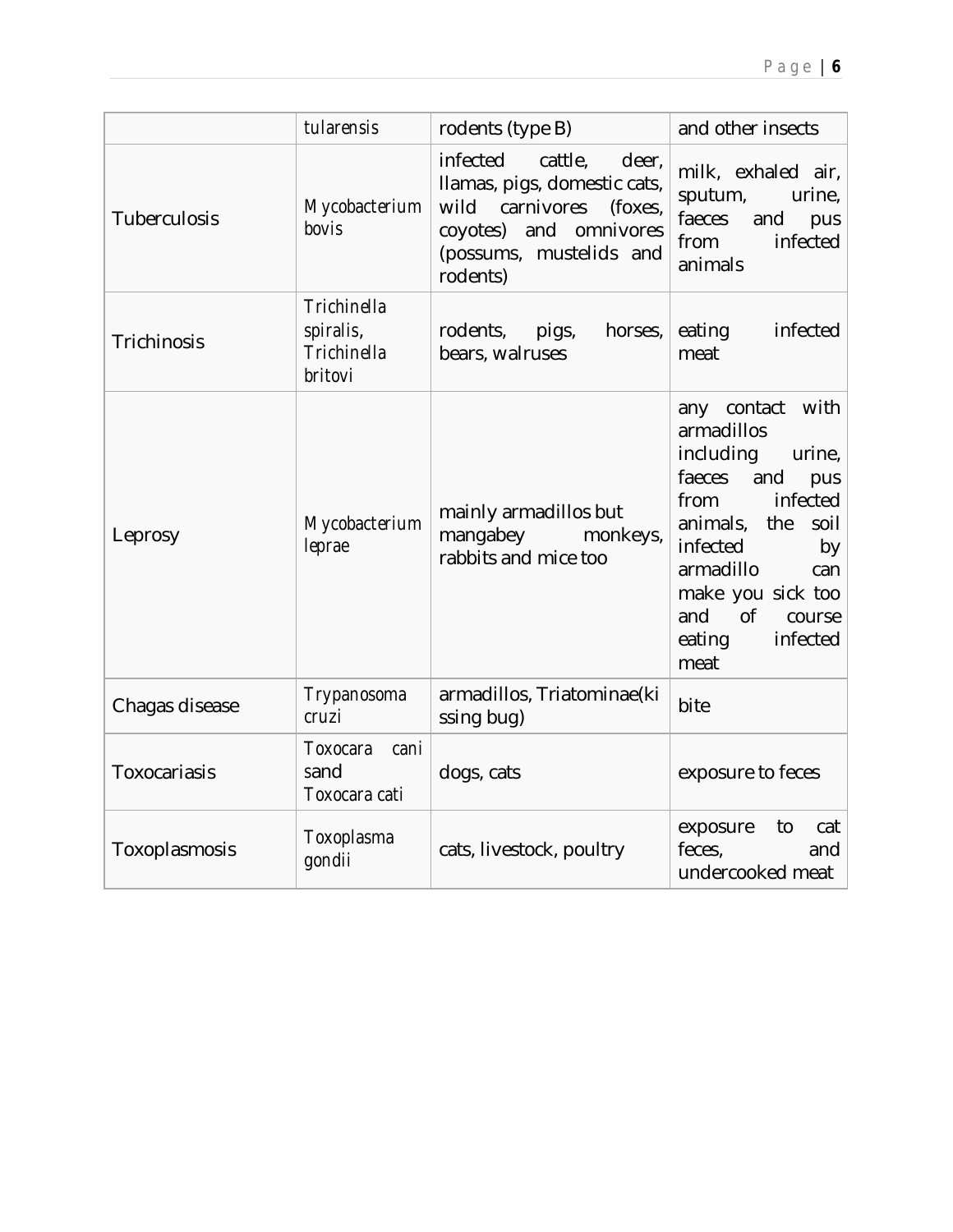# **B) viral diseases**

### **SWAMP FEVER**

 **Equine Infectious Anaemia (EIA),** also known as swamp fever is a horse disease caused by a retrovirus and transmitted by bloodsucking insects. The EIA virus is mechanically transmitted from one horse to another by the bloodsucking horse flies, deer flies *(Tabanus),* stable flies (*Stomoxys* spp.), mosquitoes and possibly midges. Symptoms include recurrent fever, weight loss, an enlarged spleen, anemia, and swelling of the lower chest, abdominal wall, penile sheath, scrotum, and legs. Horse tires easily due to a recurrent fever and anemia, may relapse to acute form even several years after the original attack.

 The EIA virus is a slow acting virus of the lenti-retrovirus group. Retroviruses cause leukemia in cats, mice and cattle, arthritis, pneumonia and neurological diseases in small ruminants and acquired immune deficiency syndrome (AIDS) in humans. These viruses localize and multiply in macrophages of many organs, especially in the spleen, liver, kidney, and lymph nodes, where they take over the cell and sit and wait to become activated. Upon activation, the cell reproduces more viruses, which bursts free from the cell to infect other cells. This causes recurring cycles, in which the horse seems normal and then ill. There is no known treatment that can eliminate the virus from the body. To date there are no satisfactory vaccines for EIA. The Coggins' test is an agar gel diffusion (AGID) test, which is a practical diagnostic test for identifying horses infected with EIA. This test is used to detect the EIA antibody.

### **EQUINE ENCEPHALOMYELITIS**

 Equine encephalomyelitis is an inflammation of the brain and spinal cord that affects horses but is also deadly for humans. The virus was isolated, characterized, and vaccines were produced in the 1930s. The viruses responsible for causing these diseases are members of a family of viruses called the alphavirus. The mosquito transmits the virus from small infected animals such as birds and rodents to horses. The warm, humid weather of the summer is good for mosquito breeding and this is when outbreaks are more common. Transmission of EEE is not horse to human, but bird or rodent to human via the mosquito.

 Approximately two days after equine infection with encephalomyelitis, there is an infection and low-grade fever. The first apparent signs are at four to five days. At that time, the animal generally has a fever and rapid heart rate, is showing signs of anorexia, depression, and variable other neurological signs. As the illness progresses the brain stem and spinal cord are affected. Muscle weakness becomes apparent and there are behavioural changes and dementia. Notable symptoms include aggression, head pressing, wall leaning, compulsive circling, and blindness. Other signs might include uncontrolled twitching of the eyeball, and facial muscle paralysis. As the disease progresses, a semi-comatose and convulsive state occurs. Death usually follows two or three days later. If the animal survives, residual nervous system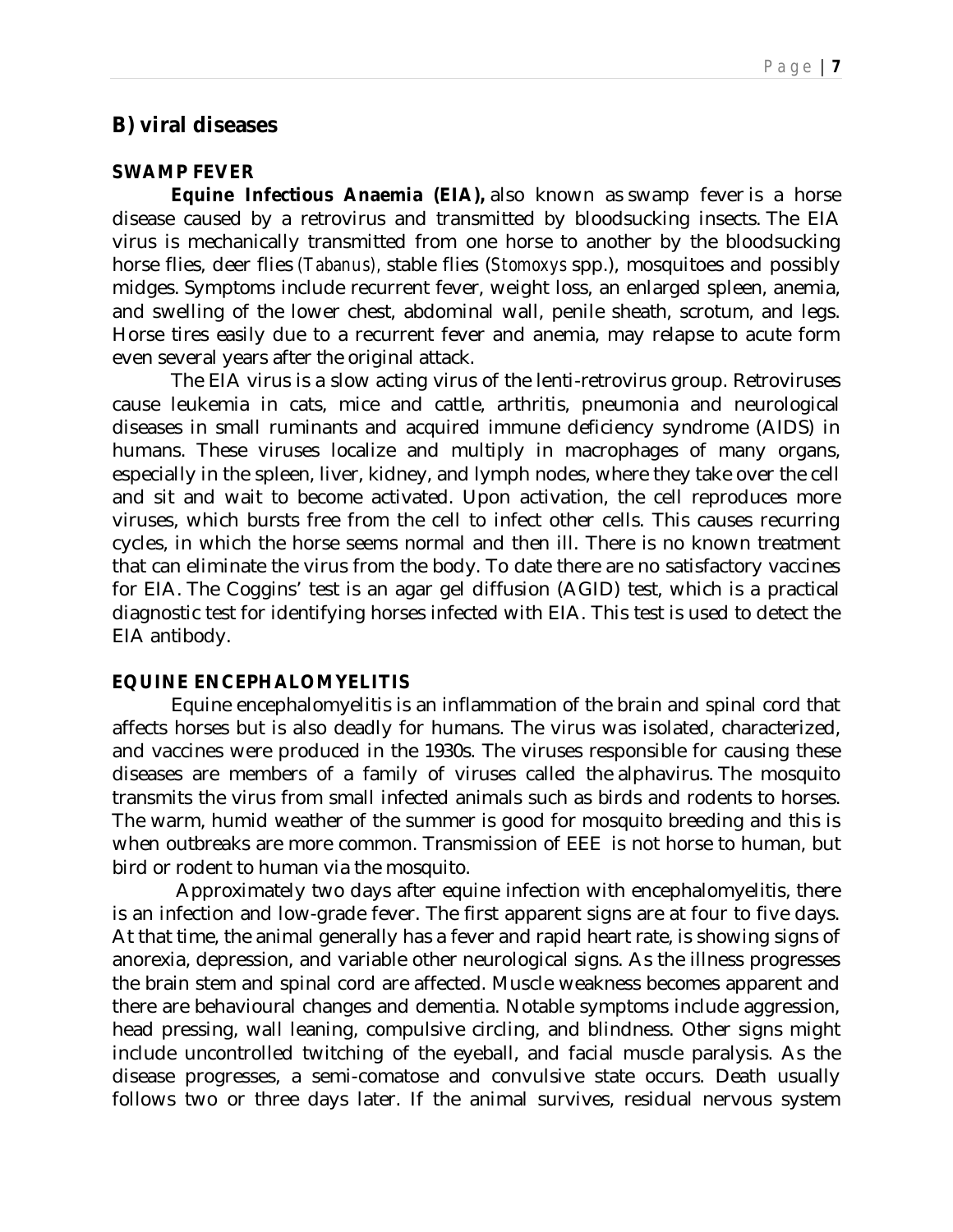problems result. Encephalomyelitis vaccines are available for horses from several different companies. They are packaged as single or combination vaccines.

# **AFRICAN HORSE SICKNESS**

African horse sickness (AHS) is a highly infectious non-contagious, vector born viral disease affecting all species of Equidae. It is classified as an Orbivirus of family Reoviridae, of which there are 9 serotypes. All serotypes are distributed throughout Africa, although there is a variation in their temporal distribution. It is endemic to the African continent, and is characterised by respiratory and circulatory damage, accompanied by fever and loss of appetite. The disease manifests in three ways, namely the lung form, the heart form and the mixed form. The lung (dunkop) form is characterised in the following manner:

- Very high fever (up to 41 degrees).
- Difficulty in breathing, with mouth open and head hanging down.
- Frothy discharge may pour from the nose.
- Sudden onset of death.
- Very high death rate (90%).

The heart (dikkop) form is characterised in the following manner:

- Fever, followed by swelling of the head and eyes.
- In severe cases, the entire head swells.
- Loss of ability to swallow and possible colic symptoms may occur.
- Terminal signs include bleeding in the membranes of the mouth and eyes.
- Slower onset of death, occurring 4 to 8 days after the fever has started.
- Lower death rate (50%).

 This disease is spread by insect vectors such as midges but can also be transmitted by species of mosquitoes including *Culex, Anopheles* and *Aedes*, and species of ticks such as *Hyalomma* and *Rhipicephalus*. There is currently no treatment for AHS. Control of outbreak in an endemic region involves quarantine, vector control and vaccination.

### **JAPANESE B-ENCEPHALITIS**

 This is a fatal disease of pigs, horses, sheep, birds and man. The infection is caused by a flavivirus, a single stranded RNA virus. It is transmitted by the bite of the *Culex tritaeniorhynchus* mosquito. The virus multiplies at the site of the bite and in regional lymph nodes before viraemia develops that can lead to inflammatory changes in the heart, lungs, liver, and reticulo-endothelial system. The endemic area for Japanese encephalitis spreads across Asia from Pakistan to the coast of Siberia and includes Japan. The incubation period is 6 to 16 days. There is fever, headache, nausea, diarrhea, vomiting, and myalgia, which may last for several days. This may be followed by a spectrum of neurological disease ranging from mild confusion, to agitation, to overt coma. It is more common in children, while headache and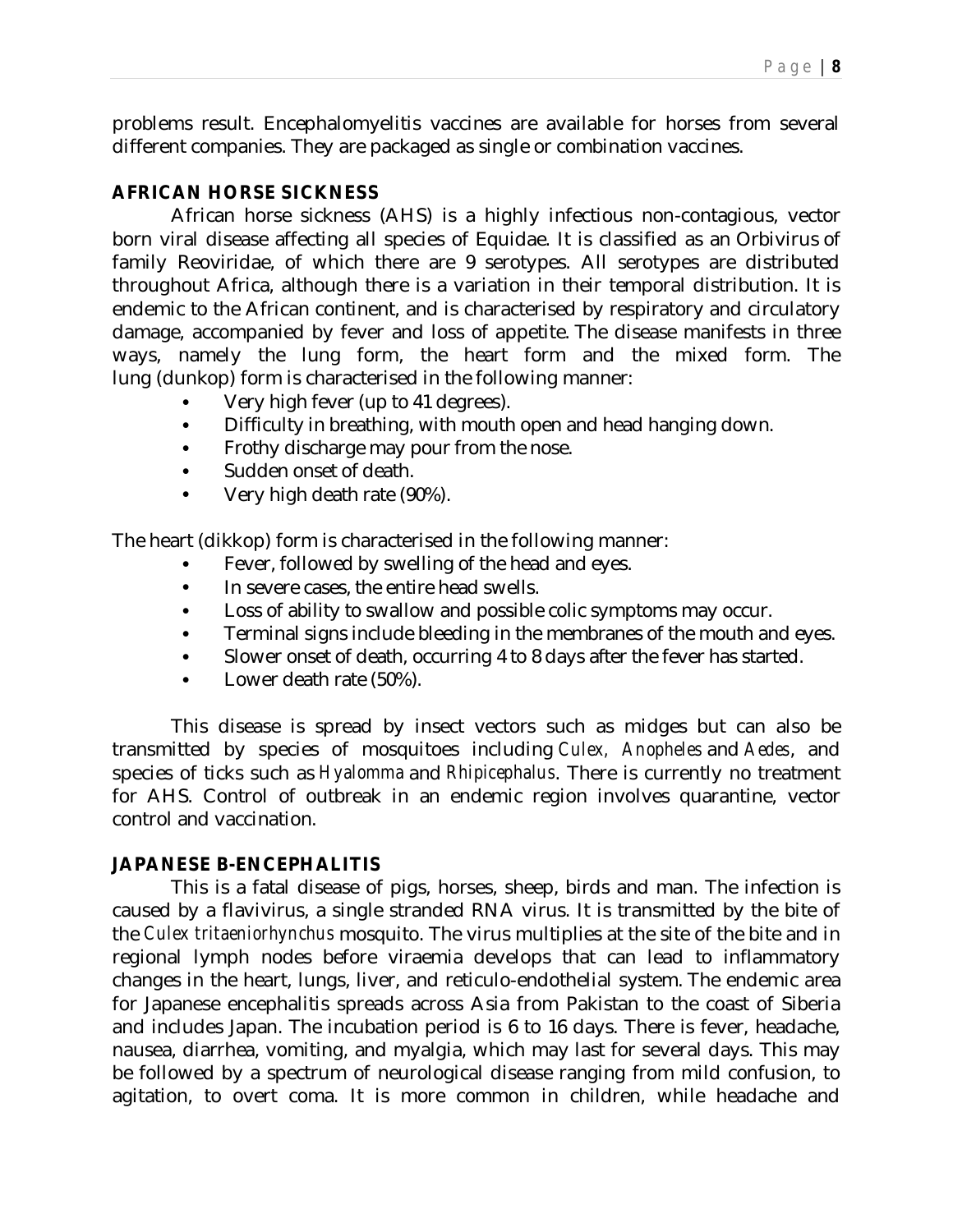meningism are more common in adults. Tremor or other involuntary movements are common.

 Japanese Encephalitis-VAX was a formalin-inactivated vaccine derived from mouse brain against Japanese B Encephalitis, produced since 1992 by BIKEN (Japan). The new vaccine available in the UK is the Japanese Encephalitis Green Cross vaccine (GC vaccine).

#### **SWINE POX**

 Swinepox is a worldwide disease of pigs caused by a virus of the family Poxviridae and the genus Suipoxvirus, which can survive outside the pig for long periods of time and is resistant to environmental changes. Symptoms include small circular red areas 10-20mm in diameter that commence with a vesicle containing straw-coloured fluid in the centre. After two to three days the vesicle ruptures and a scab is formed which gradually turns black.

 The disease is most frequently seen in young pigs but all ages may be affected. After an incubation period of 1 week, small red areas may be seen most frequently on the face, ears, inside the legs, and abdomen. These develop into papules and, within a few days, pustules develop that change into small vesicles. The centres of the pustules become dry and scabbed and are surrounded by a raised, inflamed zone. Later, dark scabs form, giving affected piglets a spotted appearance. These eventually drop or are rubbed off without leaving a scar. The early stage of the disease may be accompanied by mild fever and dullness. Virus is abundant in the lesions and can be transferred from pig to pig by the biting louse *(Haematopinus suis).* The disease also may be transmitted, possibly between farms, by other insects acting as mechanical carriers. Recovered pigs become immune. There is no specific treatment. Eradication of lice is important.

### **FOWL POX**

 Fowl pox is a worldwide disease of poultry caused by viruses of the family Poxviridae and the genus Avipoxvirus. There are two forms of the disease. The first is **cutaneous form(dry pox)** that is spread by biting insects, especially mosquitoes that causes lesions on the comb, wattles, and beak. The second form is **diphtheritic form (wet pox),** which is spread by inhalation of the virus and causes a diphtheritic membrane to form in the mouth, pharynx, larynx, and sometimes the trachea. Symptoms include weight loss, reduced egg production, lesions, small whitish or yellowish areas, nodules or scabs, raised white or opaque nodules which may join to form yellow, cheesy, necrotic lesion. The virus, abundantly present in the lesions is transmitted by contact to pen mates through abrasions of the skins. Mosquitoes and other biting insects can have a mechanical role in the transmissions. Modified live fowl pox virus vaccines are available commercially.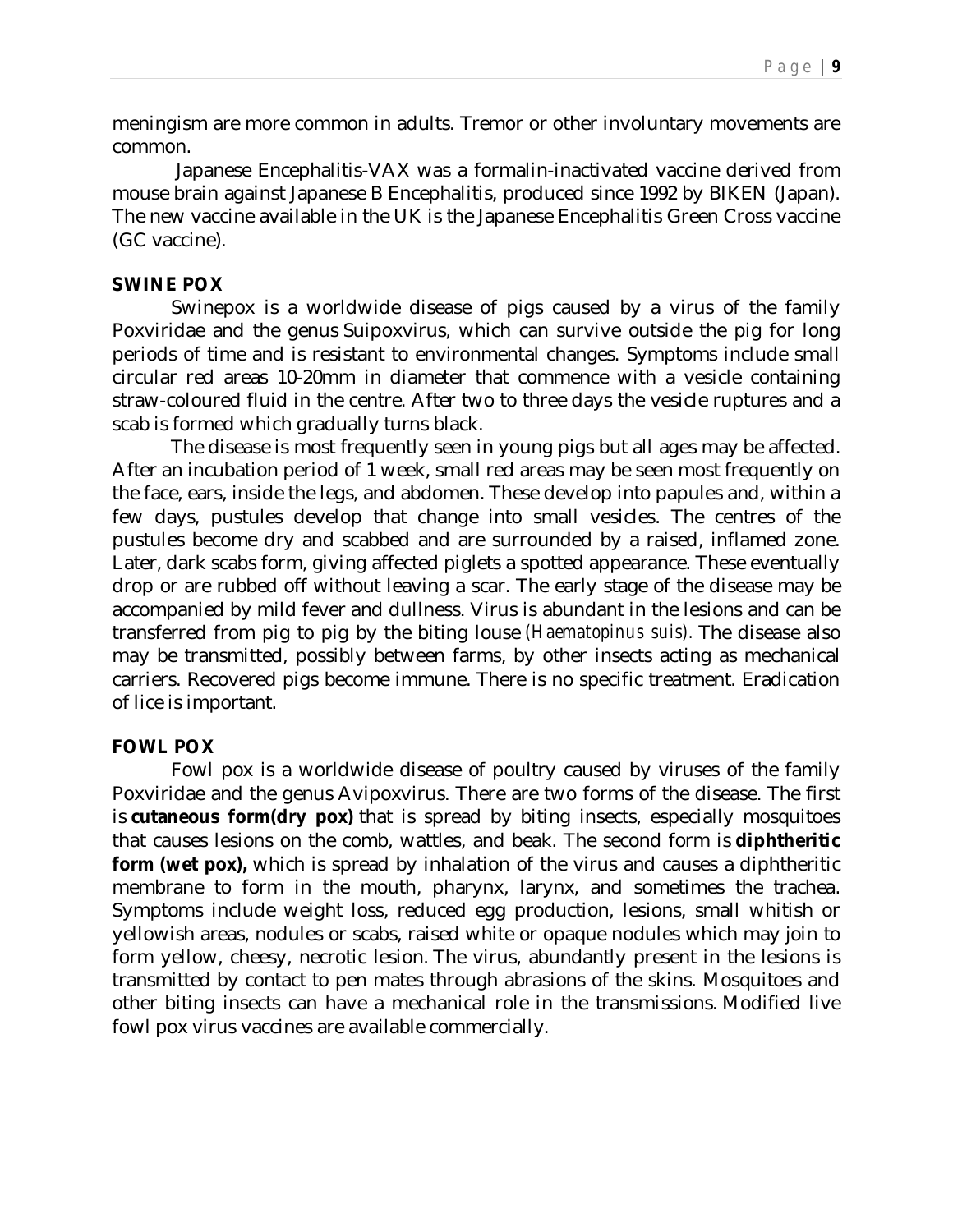#### **COW POX**

 Cow pox is a disease of the skin that is caused by a virus known as the Cow pox virus. The pox is related to the vaccinia virus, and got its name from dairy maids touching the udders of infected cows. The cow pox virus is within the family Poxviridae and the genus *Orthopoxvirus*. The ailment manifests itself in the form of red blisters and is transmitted by touch from infected animals to humans. When it is gone, the person is immune to small pox. Cow pox virus has been found only in Europe and in adjacent parts of the former Soviet Union. Despite its name, the reservoir hosts of cow pox virus are rodents, from which it can occasionally spread to cats, cows, humans, and zoo animals, including large cats and elephants. Transmission to humans has traditionally occurred via contact with the infected teats of milking cows. However, currently, infection is seen more commonly among domestic cats, from which it can be transmitted to humans.

 The pathology of the skin lesions caused by cow pox virus is similar to that of small pox. However, there is greater epithelial thickening and less rapid cell necrosis. There is also more involvement of the mesodermal tissues. The most significant pathological feature of cow pox is the presence of two types of cytoplasmic inclusion bodies: irregular B-type inclusion bodies, and numerous large, homogenous, acidophilic, A-type inclusion bodies.

 Human cow pox usually responds to treatment with antivaccina immunoglobulin. However, this should be restricted to the most severe cases. Usually, the lesions regress spontaneously. Identification and isolation of animals infected with cow pox can help decrease the incidence of human infections.

### **FOOT & MOUTH DISEASE**

 Foot-and-mouth disease (FMD) or hoof-and-mouth disease is a highly contagious and sometimes fatal viral disease of domestic animals such as cattle, water buffalo, sheep, goats and pigs, as well as antelope, bison and deer. It is caused by foot-and-mouth disease virus. Seven main types of Foot and Mouth Virus are believed to exist that belong to thegenus Aphthovirus of the family Picornaviridae. Picornaviruses are tiny viruses (27-30 nm across) that are not enveloped with an icosahedral capsid and contain a single strand of positive sense RNA.

 The disease is characterised by high fever that declines rapidly after two or three days; blisters inside the mouth that lead to excessive secretion of stringy or foamy saliva and to drooling; and blisters on the feet that may rupture and cause lameness. Adult animals may suffer weight loss from which they do not recover for several months as well as swelling in the testicles of mature males, and in cows, milk production can decline significantly. Symptoms of the Foot and Mouth in Cattle include, Slobbering and smacking lips, Shivering, Tender and sore feet, Reduced milk yield, Sores and blisters on feet and raised temperature.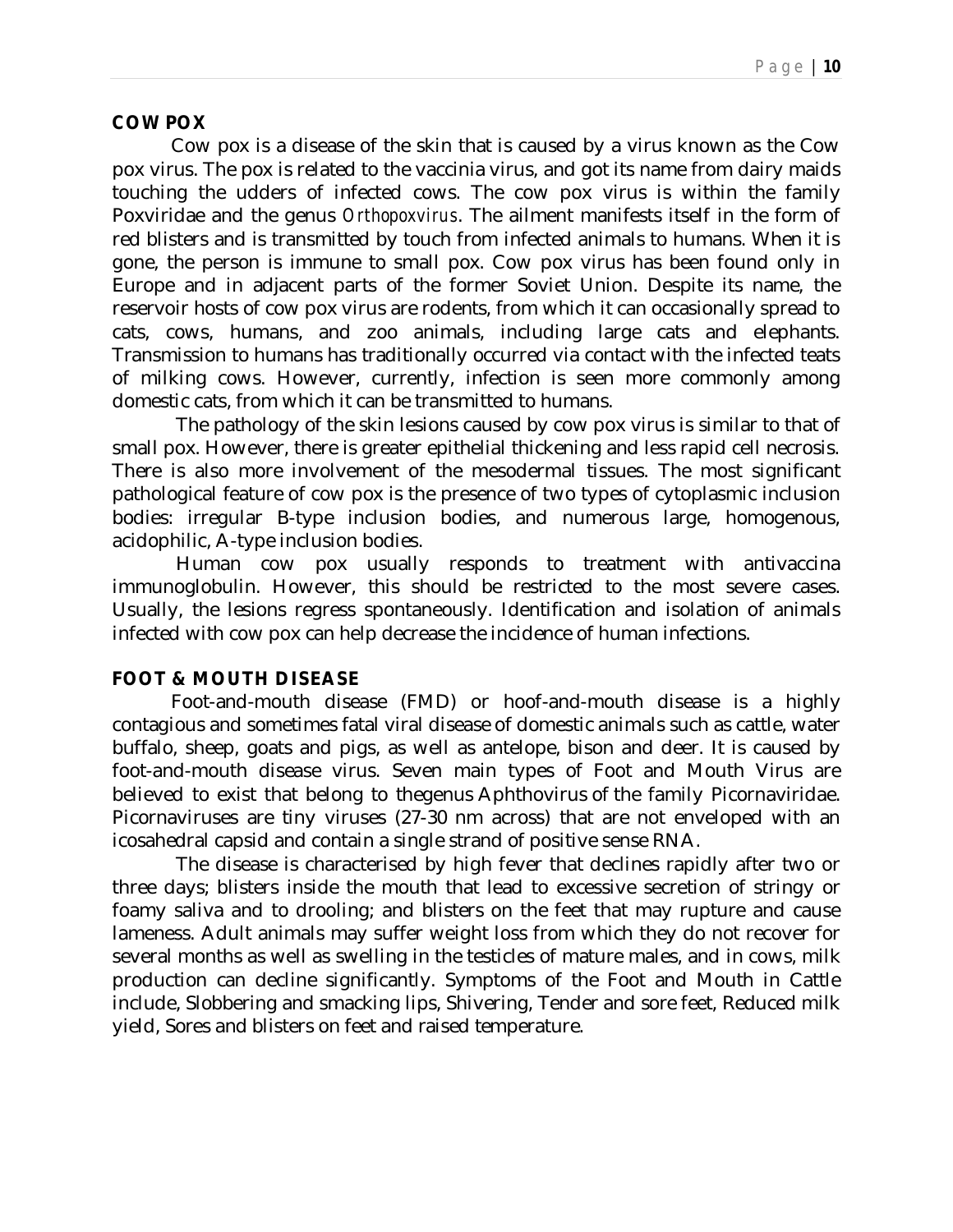### **DISEASE CARRYING INSECTS LIST**

If an insect is carrying a virus or other disease, it can transmit it to humans and animals through saliva when it bites or through its feces. Insects that carry diseases are called vectors and are more common in less developed countries. Controlling insect population around humans and animals helps to reduce the transmission of disease. Use building materials that are pest-proof, eliminate pest food sources and use physical traps or poison.

#### **Fleas**

Fleas may carry Murine typhus and bubonic plague. People living in the western and southwestern United States are at the highest danger of contracting bubonic plague from fleas. In addition, fleas may carry filarial worms or heartworms that infest dogs and tape worms that attack cats, dogs and occasionally humans. Fleas are wingless insects that feed on blood and most commonly infest domestic dogs and cats. To control flea infestation, it is important to treat all animals and their indoor and outdoor environments simultaneously.

#### **Mosquitoes**

Mosquitoes have been vectors of malaria and yellow fever for thousands of years. Today, they are known for carrying Lyme disease and West Nile virus to both humans and animals. In addition, humans are at risk of contracting St. Louis encephalitis, and horses may contract eastern equine encephalitis. In the United States, organized pest control has managed the mosquito population and minimized the risk of spreading disease from mosquitoes. Other control measures include regular cleaning of pools, birdbaths and other water containers, and minimizing stagnant, dirty water. In addition, using bug repellent will help deter existing mosquitoes.

#### **Flies**

Some flies, including common houseflies and sand flies, do not bite. However, their presence may be a sign of uncleanliness. Although it does not bite, the housefly is still a disease vector for bacteria such as *Shigella spp.,* which causes dysentary; *Salmonella spp.,* which causes typhoid fever; Vibrio cholera, which causes cholera and traveler's diarrhea. These bacteria are transmitted when the fly regurgitates into human food while the fly is eating. Good sanitation and disposing of food waste are effective ways to control fly population around humans. Tsetse flies are vectors of sleeping sickness or African Trypanosomiasis.

#### **Ticks**

Ticks feed on blood and may be vectors of diseases including tularemia, Lyme disease and Rocky Mountain spotted fever. Ticks do not fly or jump; rather they climb onto grasses or branches and attach themselves to a host that walks by. Check yourself, your children and your pets for ticks and promptly remove them. In addition, use a tick or insect repellent, and treat your pets with a collar or topical tick-and-flea treatment.

# **Conenose Bugs**

Conenose bugs, also referred to as kissing bugs, are vectors for American Trypanosomiasis or Chagas' disease. Although kissing bugs do bite, this protozoan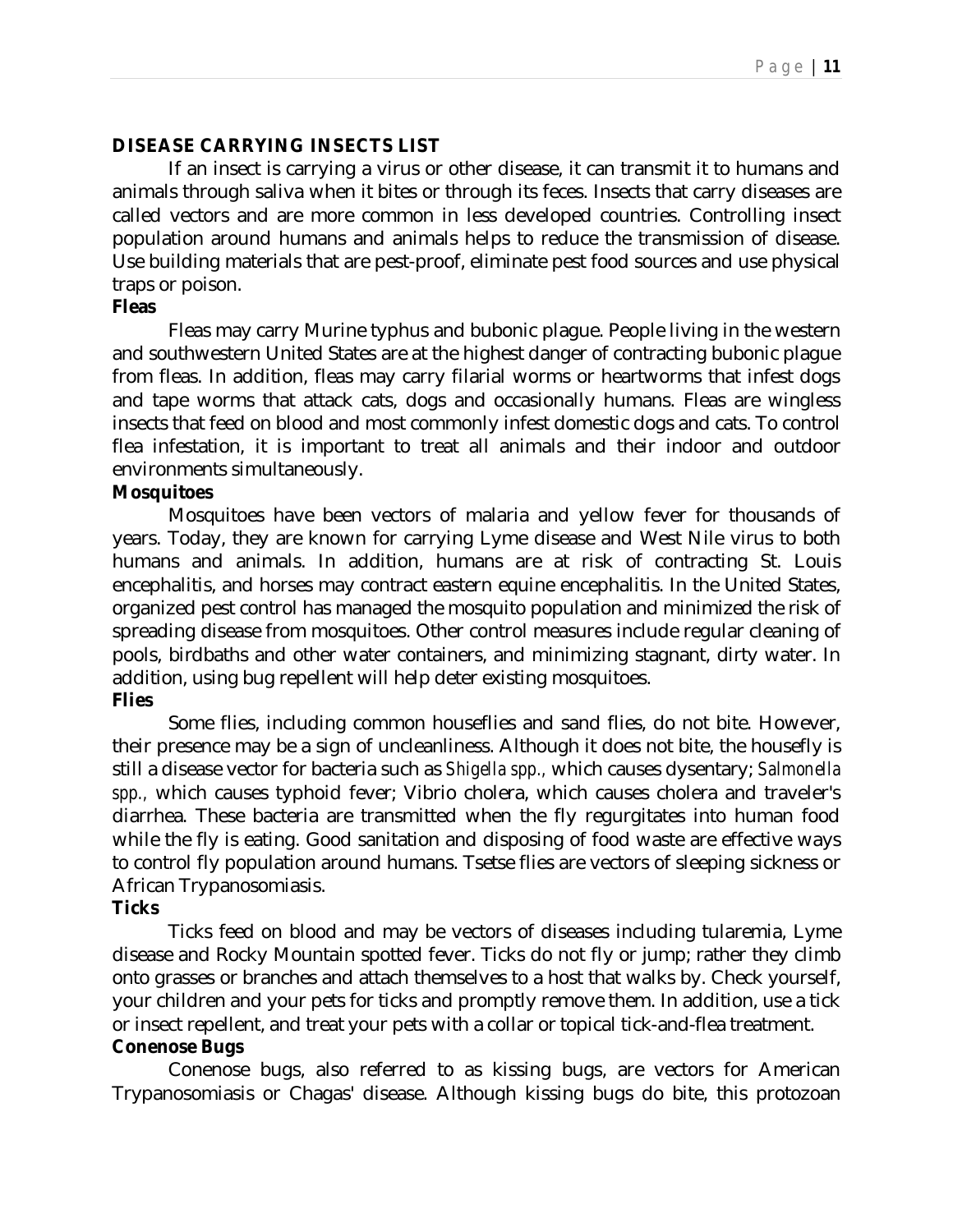disease is transmitted by contact with the bugs' feces. Keep kissing bugs away from you and your pets by sealing gaps around doors, around windows and between the living area and the attic. Keep pets indoors at night and keep all pet areas clean. If you suspect an infestation, contact a pest control operator to apply a chemical insecticide.

### **LIST OF DISEASES CAUSED BY INSECTS**

Invertebrates are very common vectors of disease. A vector is an organism which spreads disease from one host to another. Invertebrates spread bacterial, viral and protozoan pathogens by two main mechanisms. Either via their bite, as in the case of malaria spread by mosquitoes, or via their faeces, as in the case of Chagas' Disease spread by Triatoma bugs or epidemic typhus spread by human body lice. Many invertebrates are responsible for transmitting diseases. Mosquitoes are perhaps the best known invertebrate vector and transmit a wide range of tropical diseases including malaria, dengue fever and yellow fever. Another large group of vectors are flies. Sandfly species transmit the disease leishmaniasis, by acting as vectors for protozoan *Leishmania*species, and tsetse flies transmit protozoan trypansomes (*Trypanosoma brucei gambiense* and *Trypansoma brucei rhodesiense*) which cause African Trypanosomiasis (sleeping sickness). Ticks and lice form another large group of invertebrate vectors. The bacterium *Borrelia burgdorferi*, which causes Lyme Disease, is transmitted by ticks and members of the bacterial genus *Rickettsia* are transmitted by lice. For example, the human body louse transmits the bacterium *Rickettsia prowazekii* which causes epidemic typhus.

Although invertebrate-transmitted diseases pose a particular threat on the continents of Africa, Asia and South America, there is one way of controlling invertebrate-borne diseases, which is by controlling the invertebrate vector. For example, one way of controlling malaria is to control the mosquito vector through the use of mosquito nets, which prevent mosquitoes from coming into contact with humans.

| <b>Disease</b>               | <b>Vector</b>       | Causative<br>organism               | <b>Host</b>      | <b>Symptoms</b>                                       | Area                             | <b>Treatment</b>        |
|------------------------------|---------------------|-------------------------------------|------------------|-------------------------------------------------------|----------------------------------|-------------------------|
| African<br>horse<br>sickness | Culicoid<br>midge   | Orbivirus(vi<br>rus)                | Equids           | Fever, lung, heart or<br>mucous membrane<br>symptoms. | Europe,<br>Africa                | Vaccination             |
| <b>Babesiosis</b>            | Tick                | Babesia(prot<br>ozoan)              | Human,<br>cattle | Fever then red urine                                  | South<br>Europe<br>and<br>Africa | Antibiotics             |
| Bluetongue<br>disease        | Culicoid<br>midge   | Orbivirus(vi<br>rus)                | Cattle,<br>sheep | Fever, salivation,<br>swelling of face and<br>tongue  | Europe,<br>Africa                | Vaccination             |
| Chagas<br>disease(Ame        | Various<br>assassin | Trypanosoma<br>cruzi(protoz<br>oan) |                  | Mild symptoms, then<br>chronic heart or brain         | Central<br>and                   | Antiparasitic<br>drugs; |

#### **List of diseases spread by invertebrates.**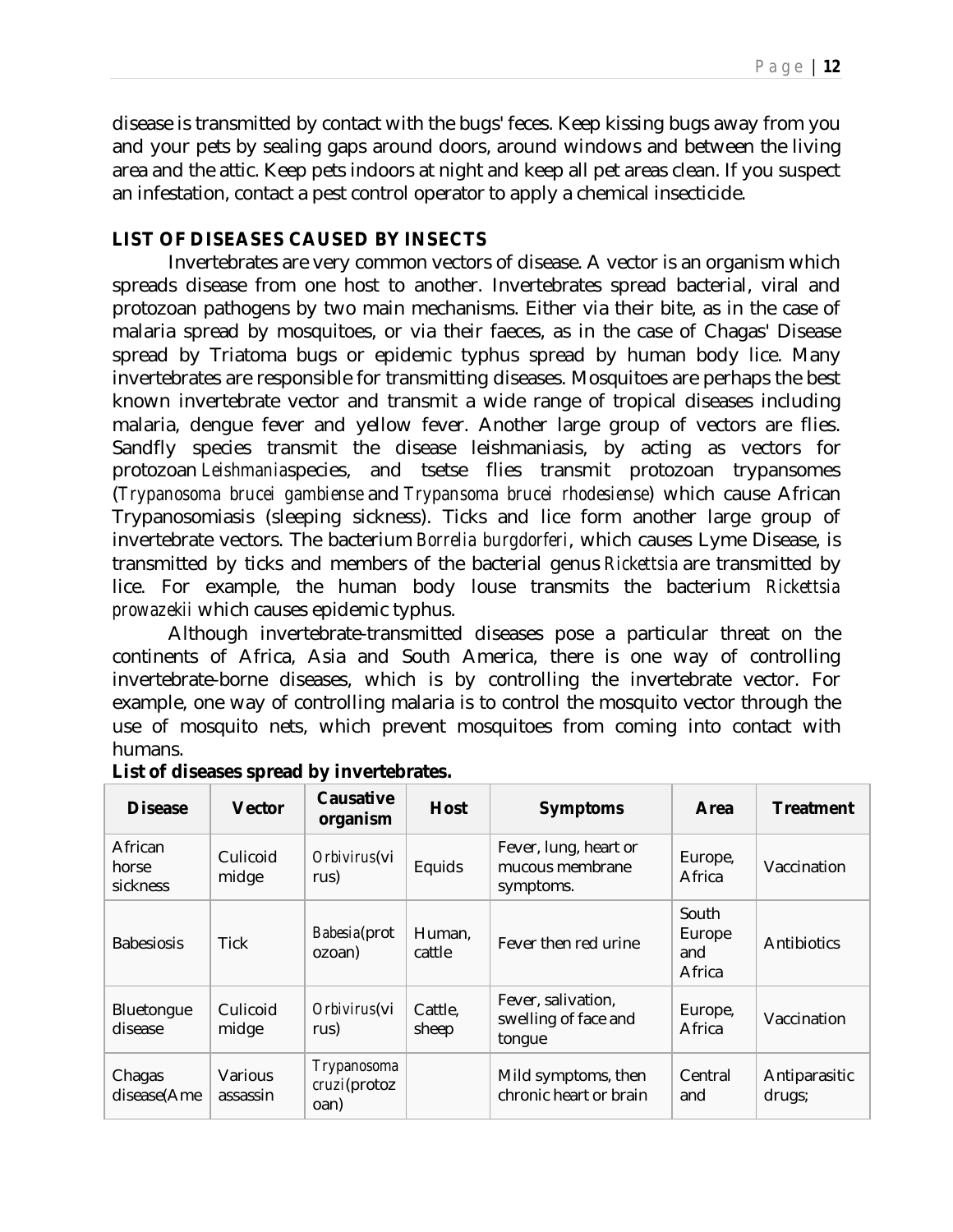| rican<br>trypanosomi<br>asis)                                                               | bugs of<br>subfamilyT<br>riatominae |                                               |                | inflammation                                                                                                                                        | South<br>America                                              | treatment of<br>symptoms                |
|---------------------------------------------------------------------------------------------|-------------------------------------|-----------------------------------------------|----------------|-----------------------------------------------------------------------------------------------------------------------------------------------------|---------------------------------------------------------------|-----------------------------------------|
| Dengue<br>fever                                                                             | Mosquito                            | Flavivirus<br>(virus)                         |                | Fever thenarthritis                                                                                                                                 | (Sub)<br>tropics<br>and<br>South<br>Europe                    | Observation/<br>supportive<br>treatment |
| Tick-borne<br>encephalitis                                                                  | <b>Tick</b>                         | Tick-borne<br>encephalitis<br>virus           |                | III with flu<br>thenmeningitis                                                                                                                      | Central<br>and<br>North<br>Europe                             | prevention<br>and<br>vaccination        |
| Heartland<br>virusdisease                                                                   | <b>Tick</b>                         | Heartland<br>virus                            |                | Fever, lethargy,<br>headache, myalgia,<br>diarrhea, nausea, loss of<br>appetite, anorexia, thro<br>mbocytopenia, leukopen<br>ia, arthralgia         | Missouri<br>and<br>Tennesse<br>e, USA                         | Supportive<br>treatment                 |
| Leishmaniasi<br>S                                                                           | Sandfly                             | Leishmania(<br>protozoan)                     |                | Fever, damage to<br>the spleen andliver,<br>and anaemia                                                                                             | South<br>hemisphe<br>re and<br>Mediterra<br>nean<br>Countries | Treatment of<br>infected                |
| Lyme<br>disease                                                                             | <b>Tick</b>                         | <b>Borrelia</b><br>burgdorferi(b<br>acterium) | Deer,<br>human | Bull's-eye pattern skin<br>rash around bite, fever,<br>chills, fatigue, body<br>aches, headache, joint<br>pain. Sometimes<br>neurological problems. | Europe,<br>North<br>Africa,<br>and<br>North<br>America        | Prevention<br>and<br>antibiotics        |
| Malaria                                                                                     | Mosquito                            | Plasmodium(<br>protist)                       | Human          | Headache then heavy<br>fever                                                                                                                        | (Sub)<br>tropics                                              | Prevention<br>and anti-<br>malaria      |
| Plague                                                                                      | Flea                                |                                               | Rats,<br>Human |                                                                                                                                                     |                                                               | Prevention<br>and<br>Antibiotics        |
| Pogosta<br>disease<br>Synonyms:<br>Karelian<br>fever<br>Ockelbo<br>disease<br>Sindbis fever | Mosquito                            | Sindbis<br>virus                              |                | Skin rash, fever, in<br>severe cases -arthritis                                                                                                     | Scandina<br>via,<br>France,<br>Russia                         | Unknown                                 |
| Rickettsial<br>diseases:<br>Typhus                                                          | Tick, lice                          | Rickettsiaspe<br>cies<br>(bacteria)           |                | Fever with bleeding<br>around the bite                                                                                                              | Global                                                        | Prevention<br>and<br>antibiotics        |